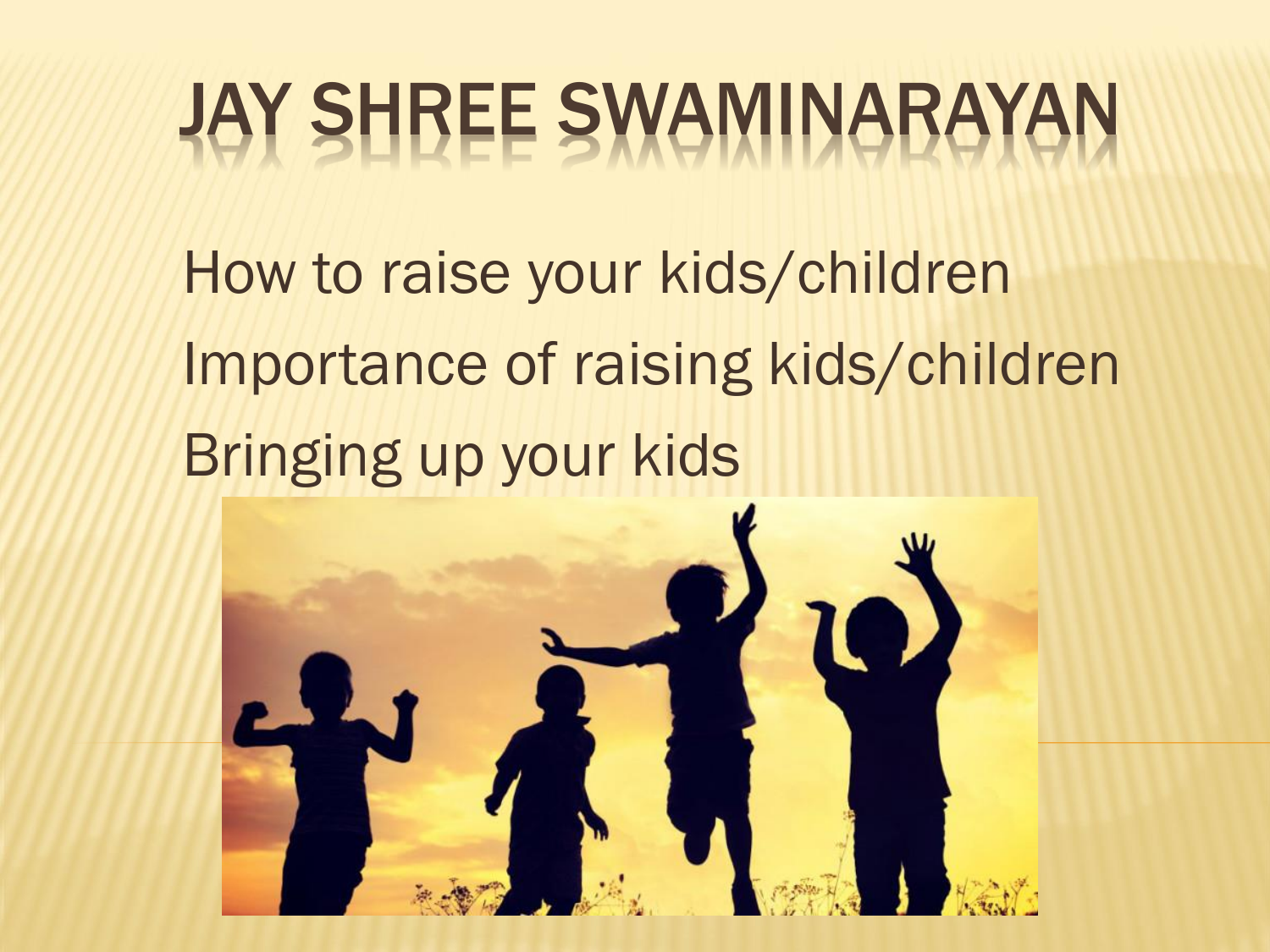Raising children uses every bit of your being - your heart, your time, your patience, your foresight, your intuition to protect them, and you have to use all of this while trying to figure out how to discipline them. Nicole Ari Parker

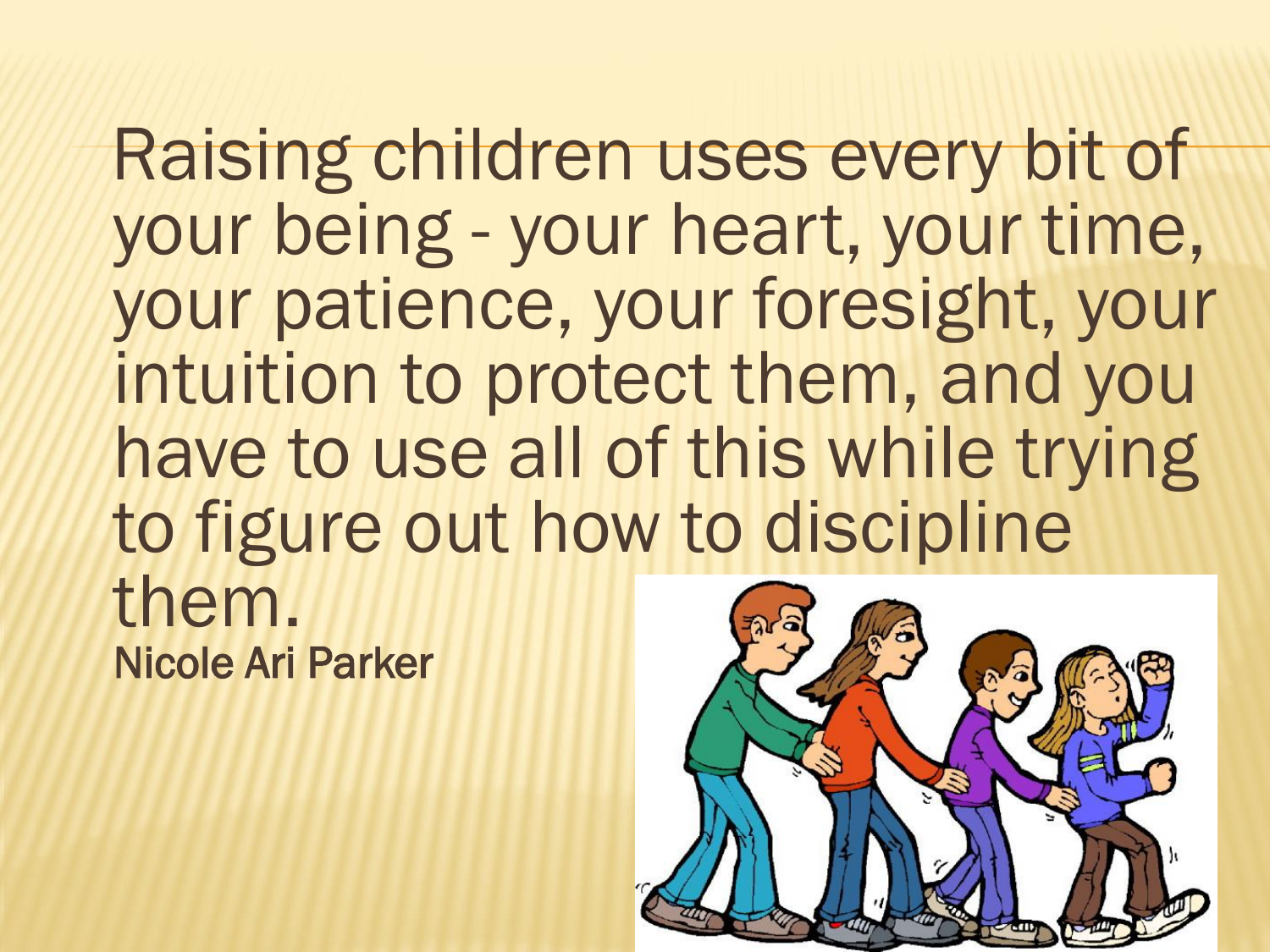#### How much does it cost for a bundle of joy?

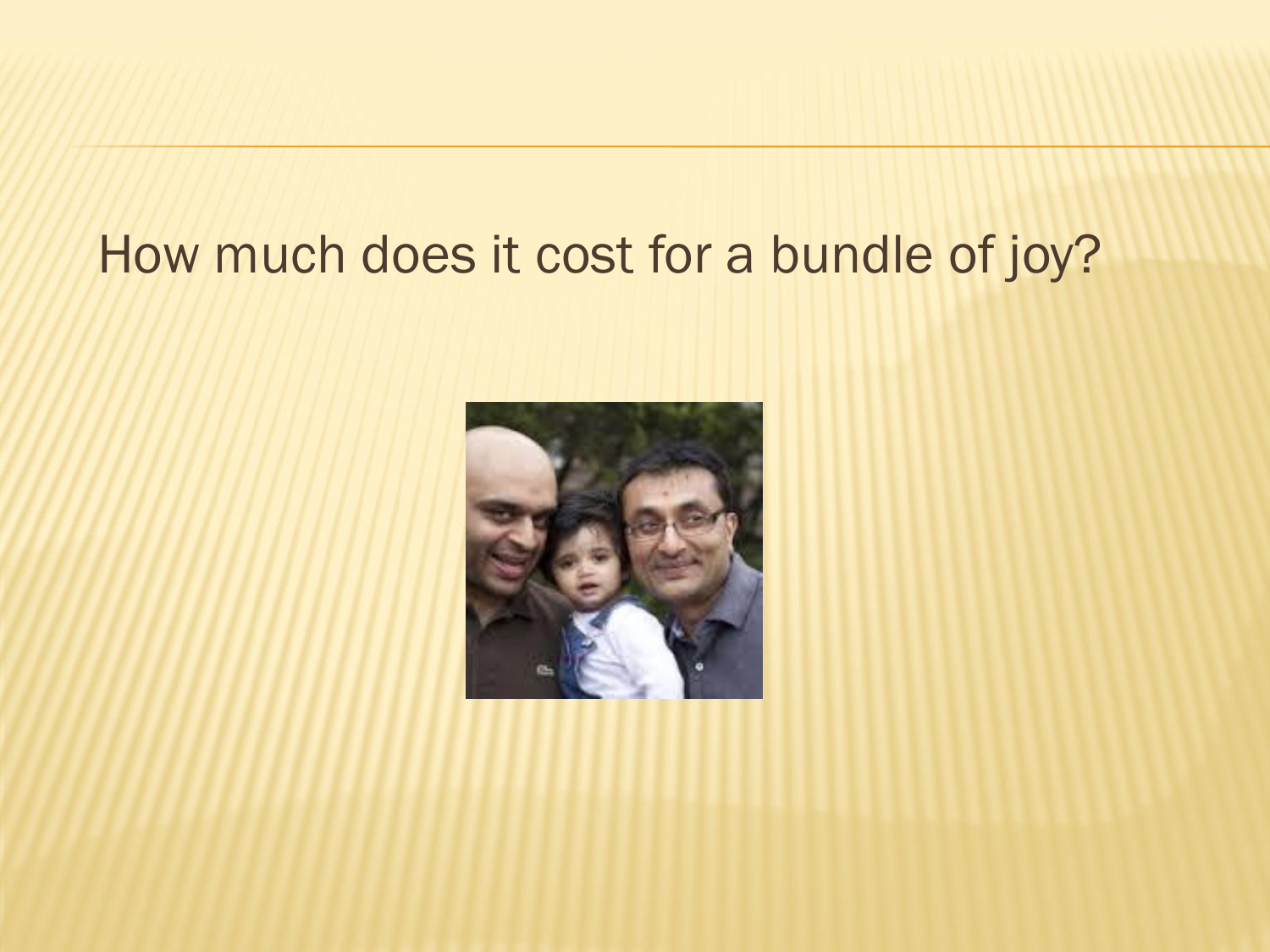#### PARENTING & HOUSEHOLD

- **\* Nuclear family**
- Complete family
- House wife..... by extension House-husband too
- Plan your Family; when should this process start ?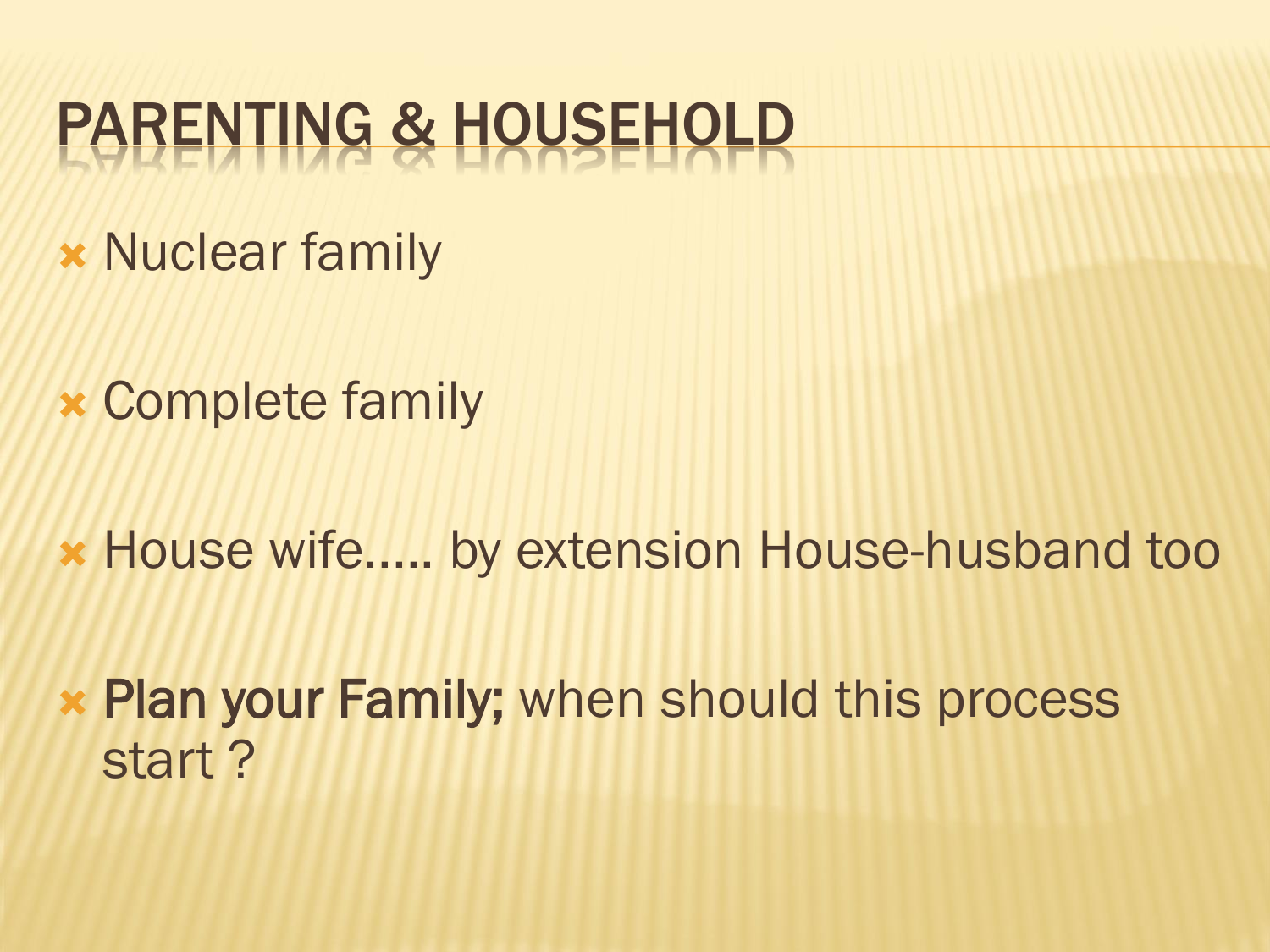#### DIVINE LIVING

- EVERY CHILD IS BORN DIVINE
- Love (Dhruv son of Suniti)
- Pralad (Born in a Demon family but ...)
- Dharmadev and Bhaktimata (Extended family)
- Aim (Return the child to God)
- Are we doing this?

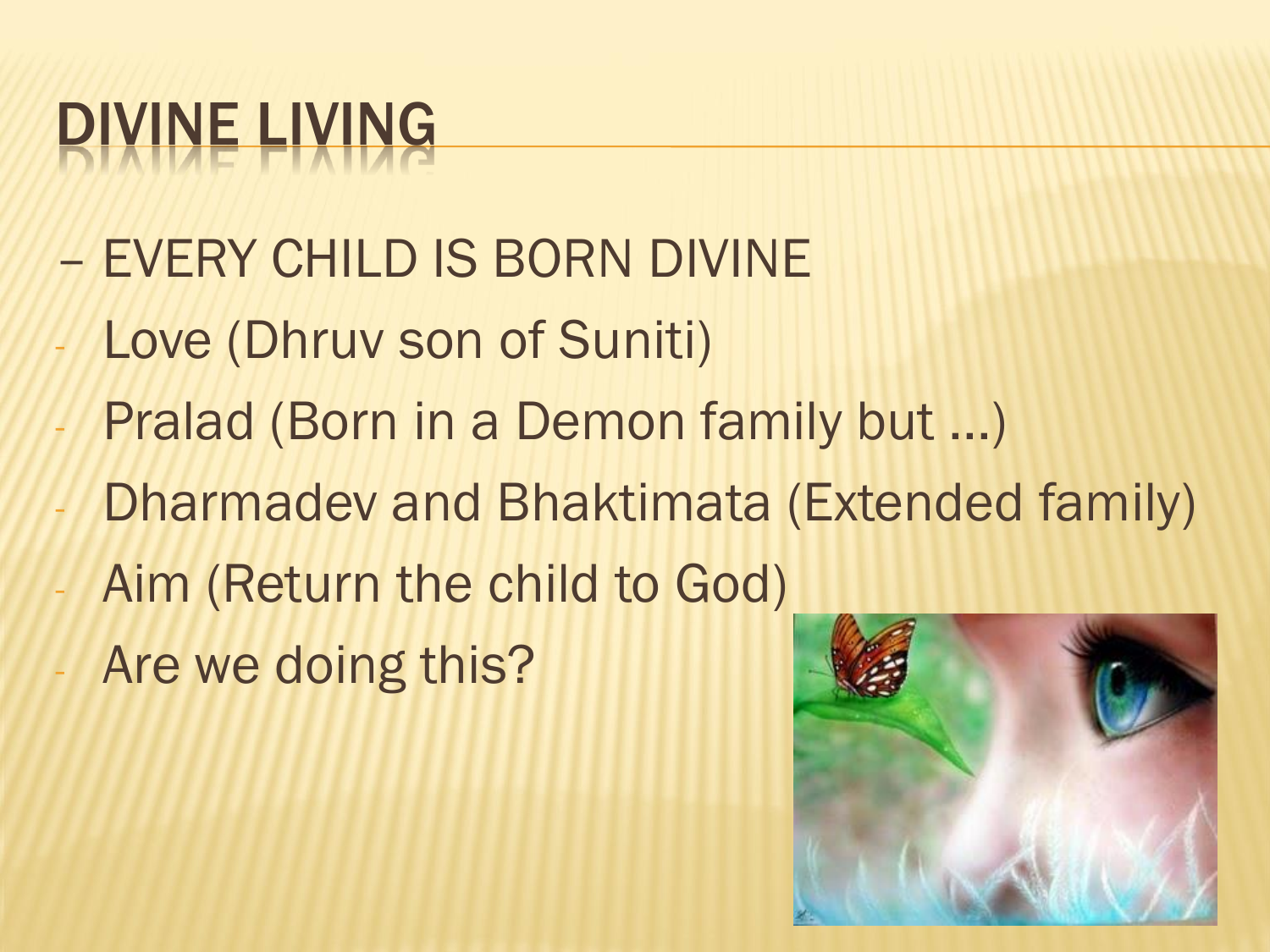## OBEYING LAW

- Shikshapatri
- Educate right and wrong
- Inspire by other around us.

Our children are not going to be just "our children"- they are going to be other people's husbands and wives and the parents of our grandchildren.

Mary Steichen Calderone

www.TheSilverPen.com

- Role model Celebrity as well as religious examples (Dhruv, Shravan, Muktanand swami)
- Good citizen By respecting each other and also respecting children as well.
- https://www.youtube.com/watch?v=ud\_C4IrVPuM&list=PLEGCVMFiruIt4ftYHjqoaFc0epiN\_x-NV&index=3 0-8min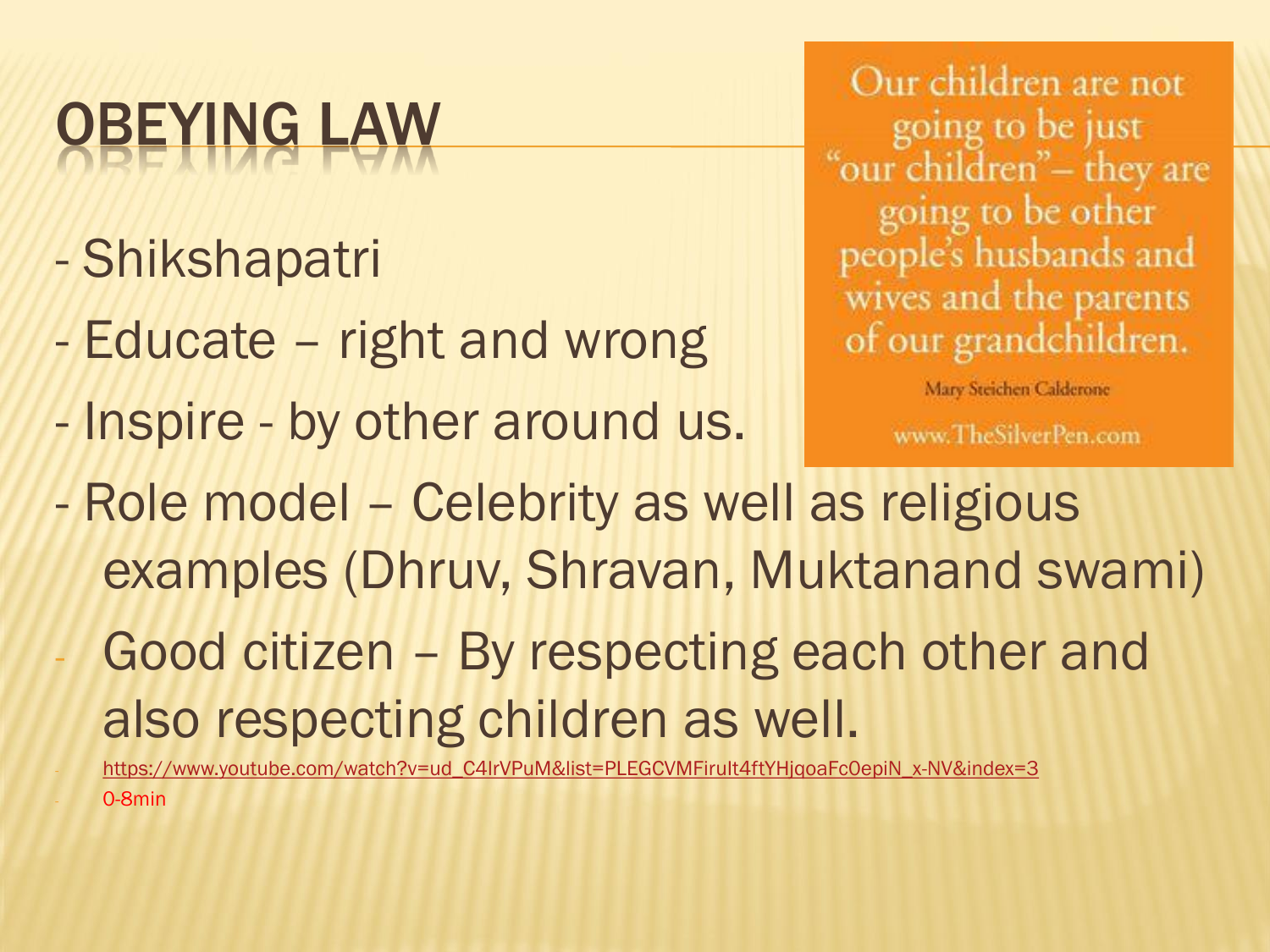Treat your kid like a darling for first five years. For the next five years, scold them. By the time they turn sixteen, treat them like a friend. Your grown up children are your best friends

Chanakya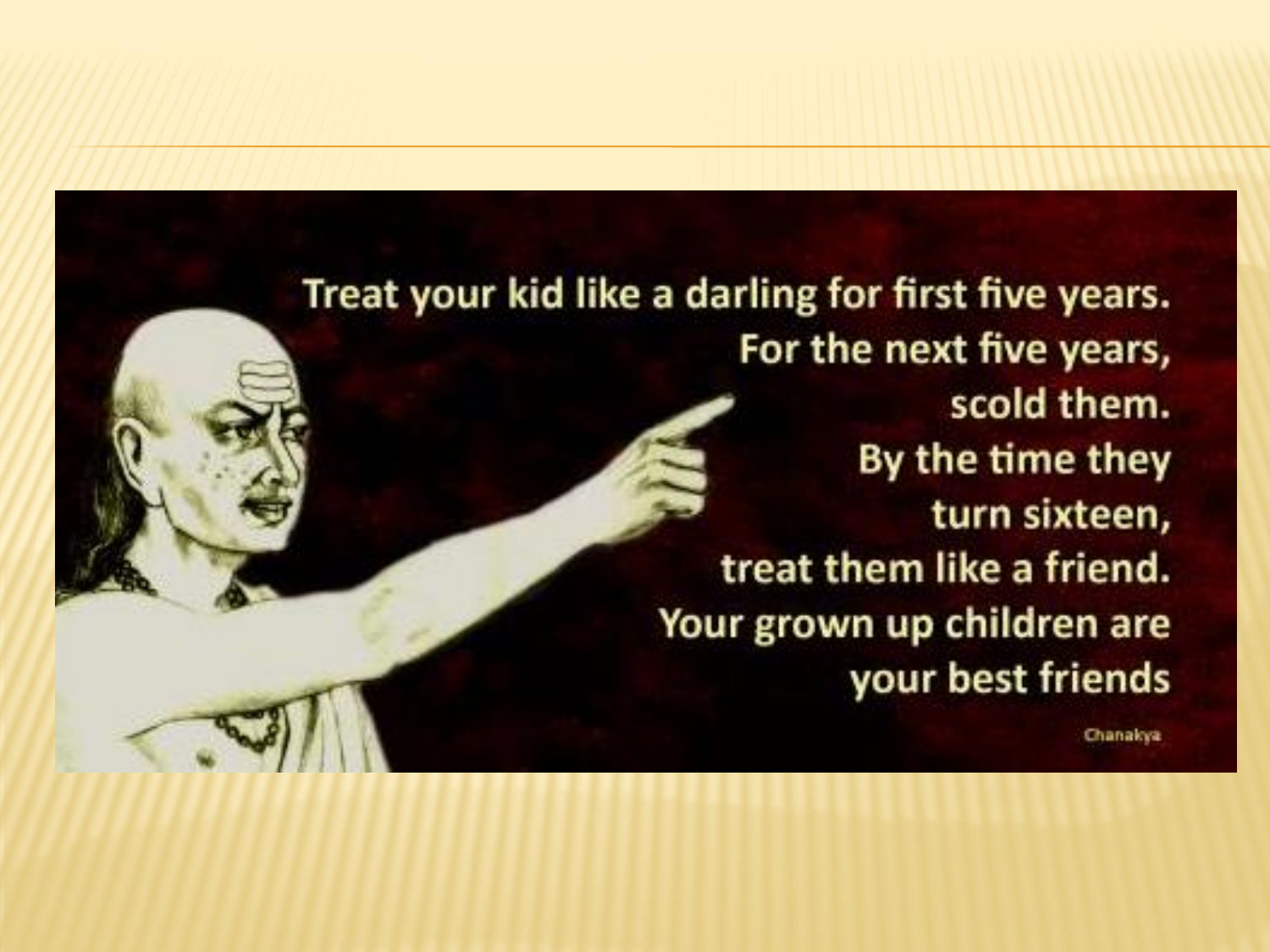#### BE A FRIEND NOT JUST A PARENT

- Be the tuition teacher,
- Be a buddy (Steve Jobs, Warren Buffet, Beckham)
- Engage in talk not criticism or in anger,
- Don't forget to play and laugh,
- Communicate NOT dictate
- Work –life balance



- The children have chosen us to better their life. video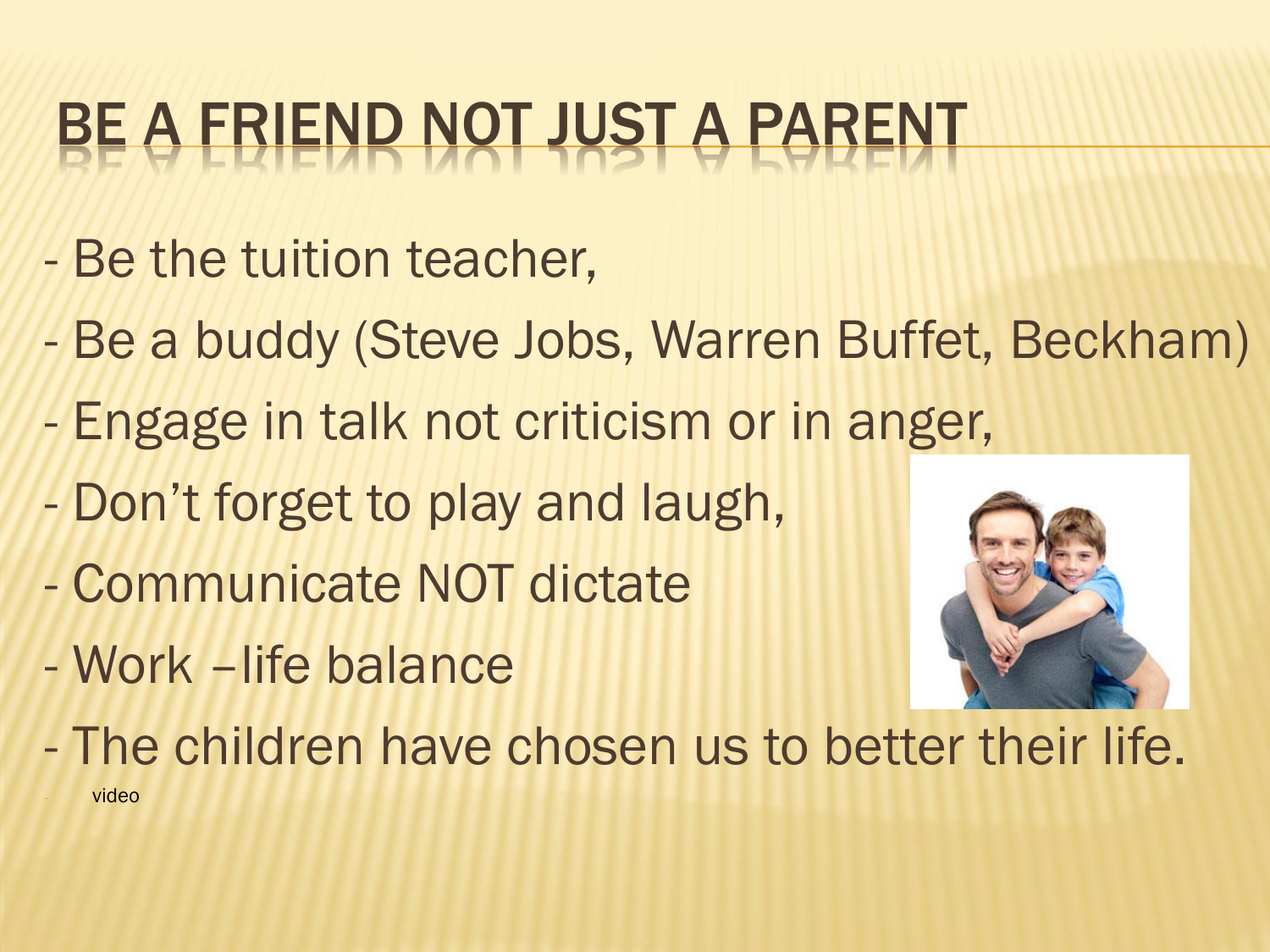#### www.markangelcomady.com

# well, today I'm going to be teaching<br>you words and opposites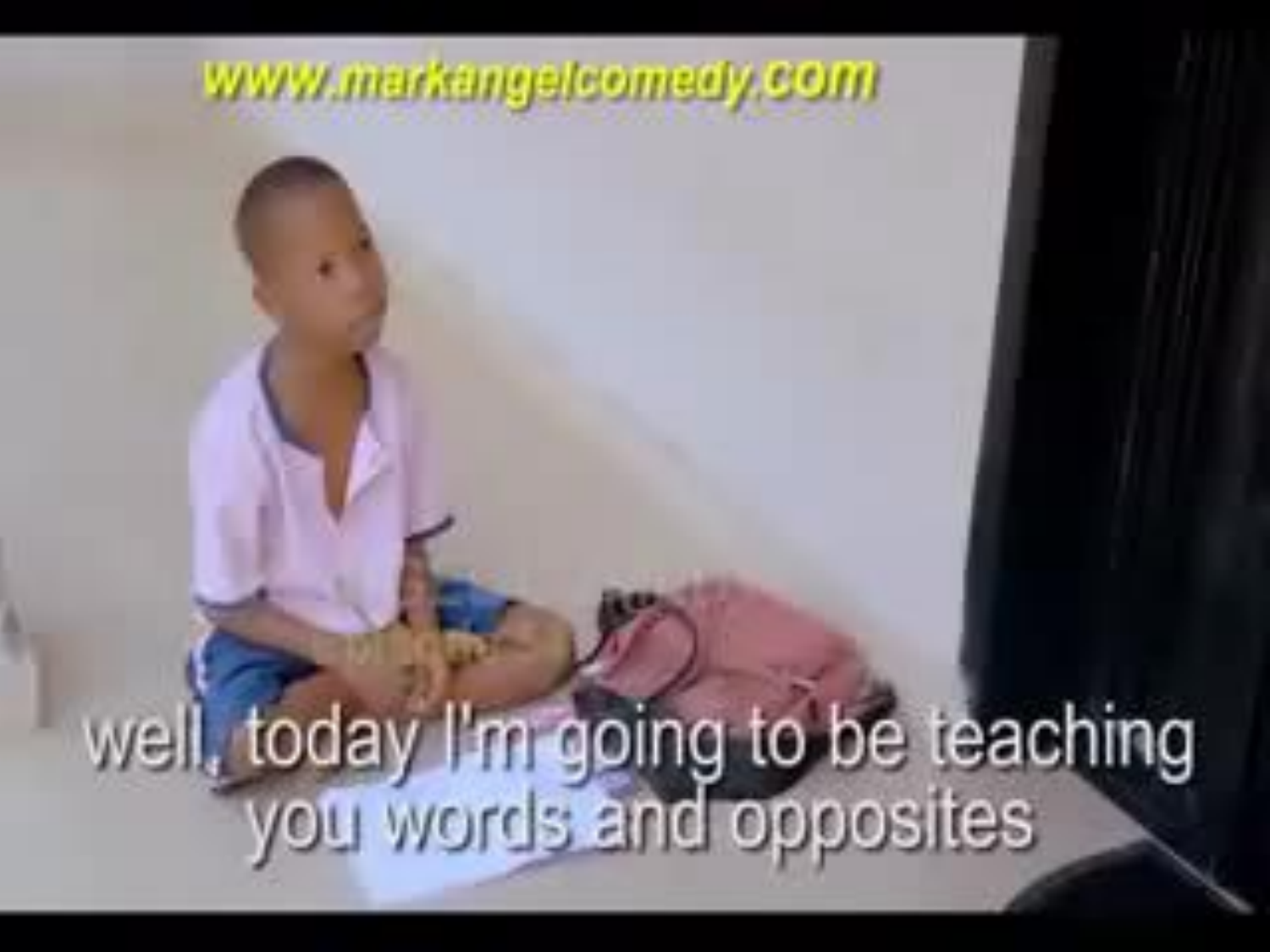#### PARENTS

If you want your children to turn out well, spend twice as much time with them, and half as much money.

**ABIGAIL VAN BUREN** 

www.TheSilverPen.com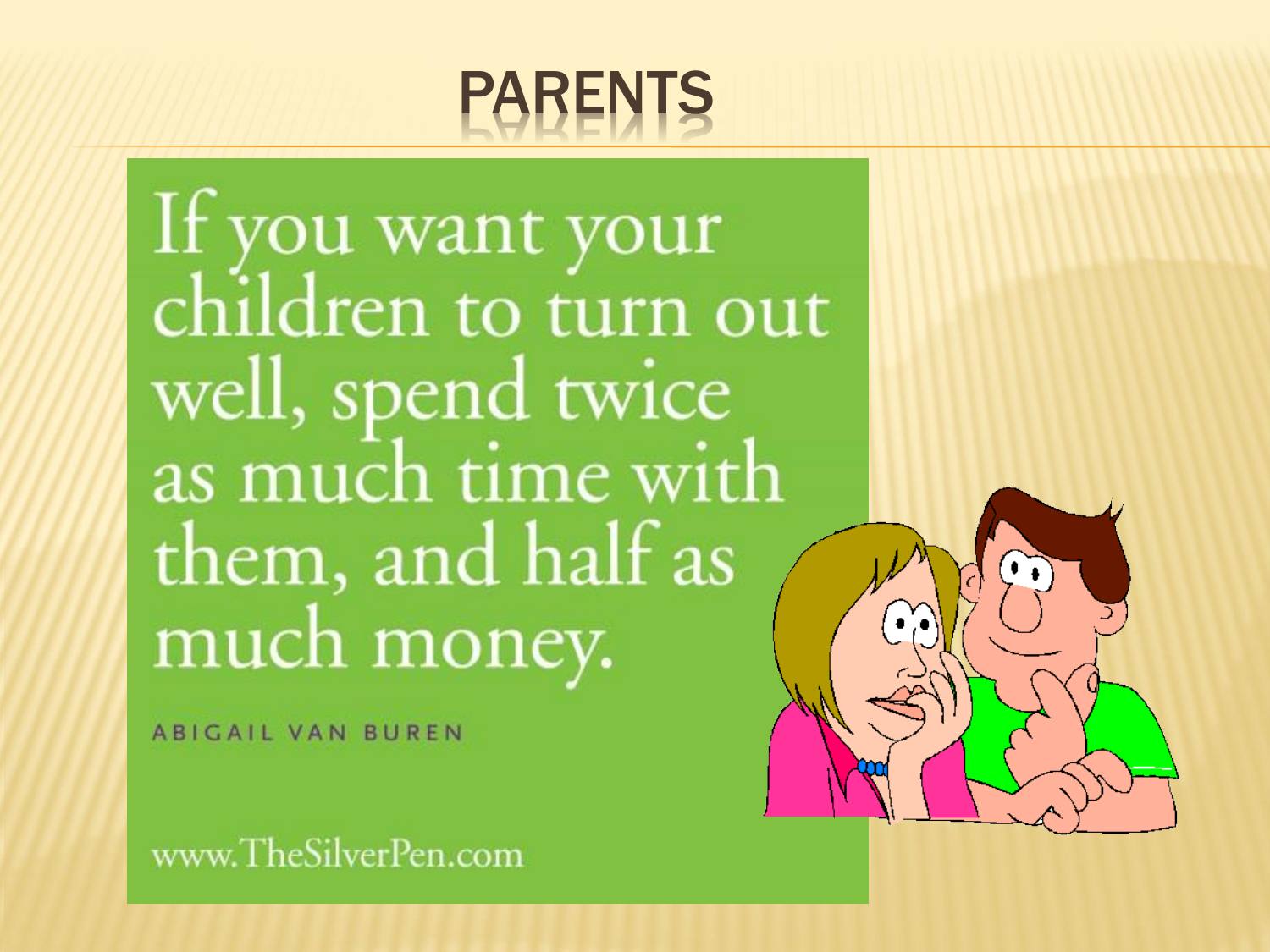## NEGATIV

- Eliminate negativity: differences between parents
- **Food vibration**
- Put other before you
- Make positive contribution
- Comparing with other families



- Negative view to children from one parent to another – don't neglect your partner.
- Teach positivity educate them positively
- Not criticising negativity but learning from it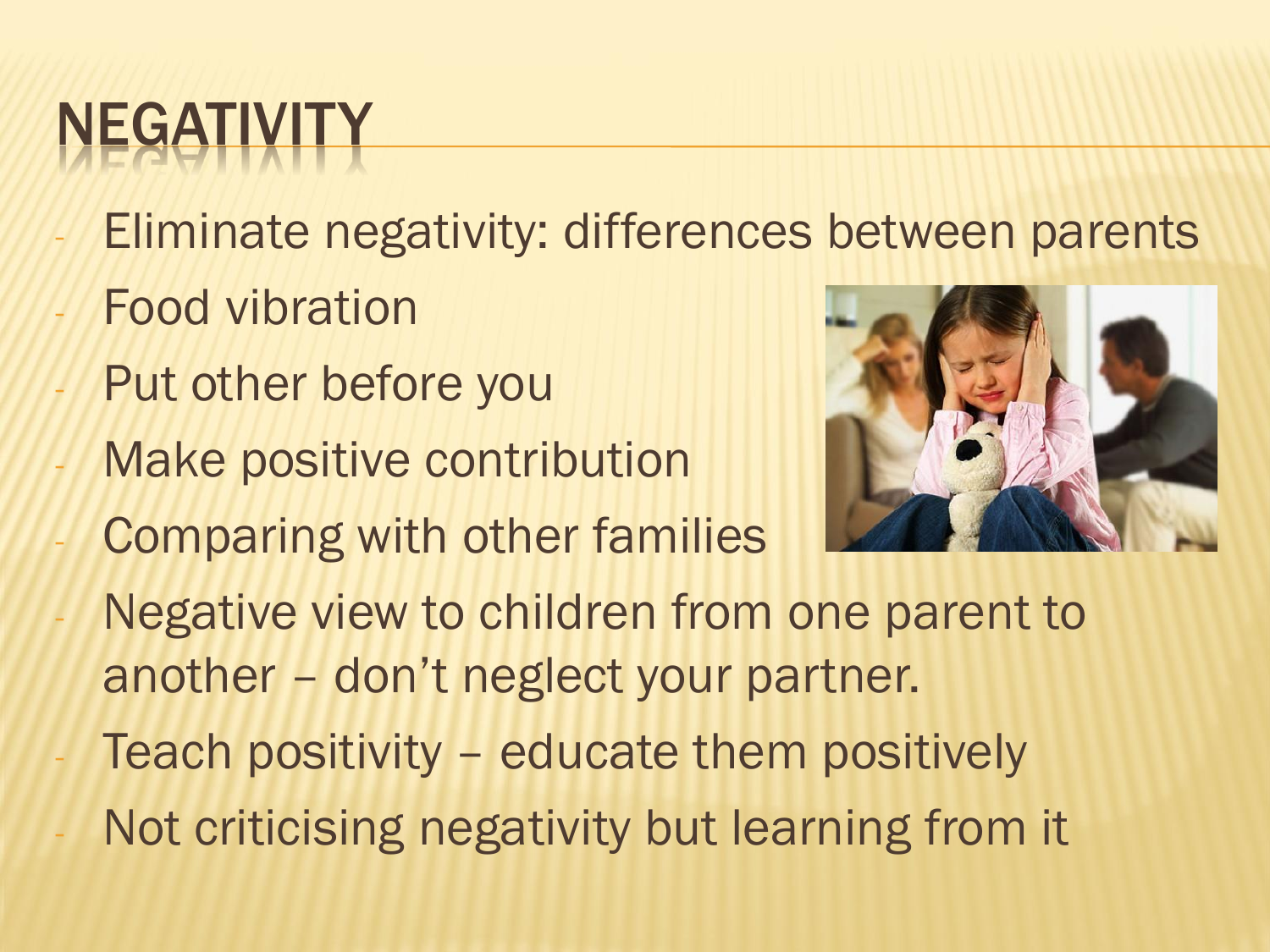#### MYTHS ABOUT FATHERS ...

Men don't want children as much as women do. Men are insensitive to babies. Mums are naturally better at caring for children. Dads don't make much difference. Dads hardly ever look after children. Men can't multitask.

**YOUR DAD DOESN'T WANT TO LOOK LIKE THIS.**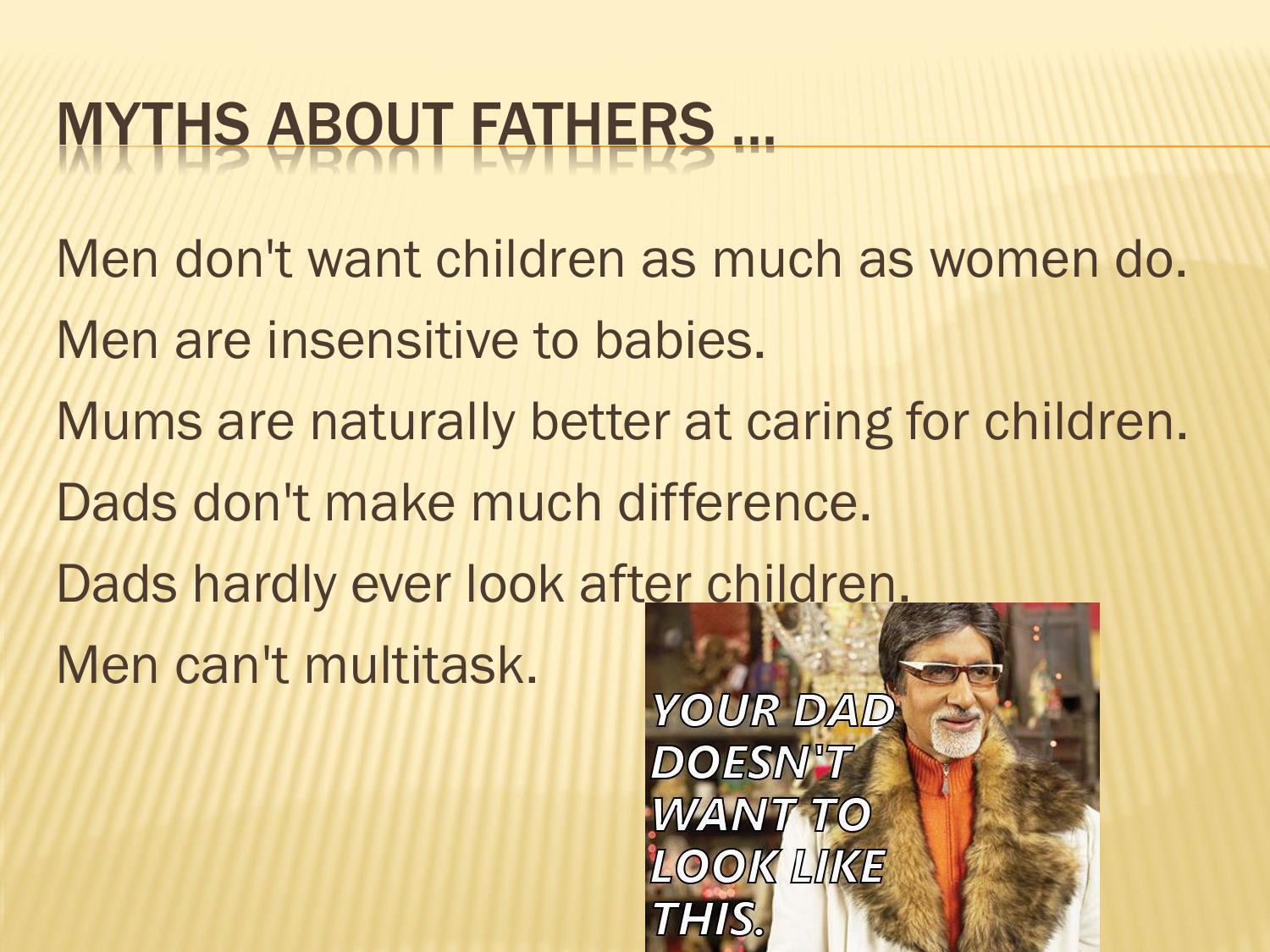## CHILDREN

-

- Karma Previous birth.
- Respect parents, guru (teachers), elders, others, touch feet (page laag)
- Role model (Dhruv, Shravan)
- Education matters Don't give up!
	- Love towards parents Krishna



- Right thinking, right understanding of circumstances...
- Mothers gave gone through pregnancy pains,
- BhuloBhulo bhale Biju Badhu Maa Baap Ne Bhulso Nahi
- Bhale biju badhu maa baap ni bhulso nahi agnanit che upkar eno e have sharsonahi
- Ganesh & Kartikeya

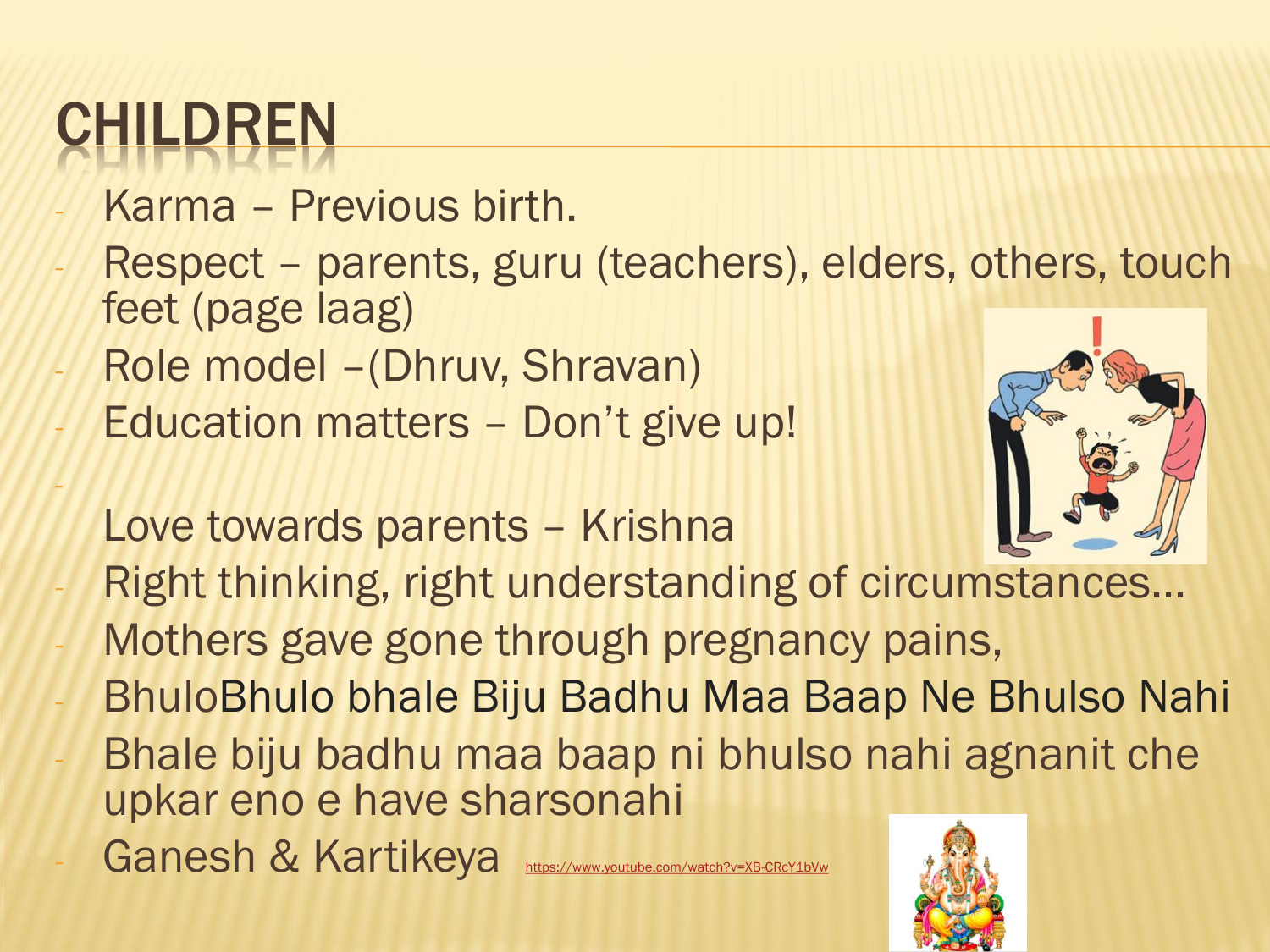#### How much does it cost for a bundle of joy?



VIDEO

Luckily children offer a return consistently rated as PRICELESS!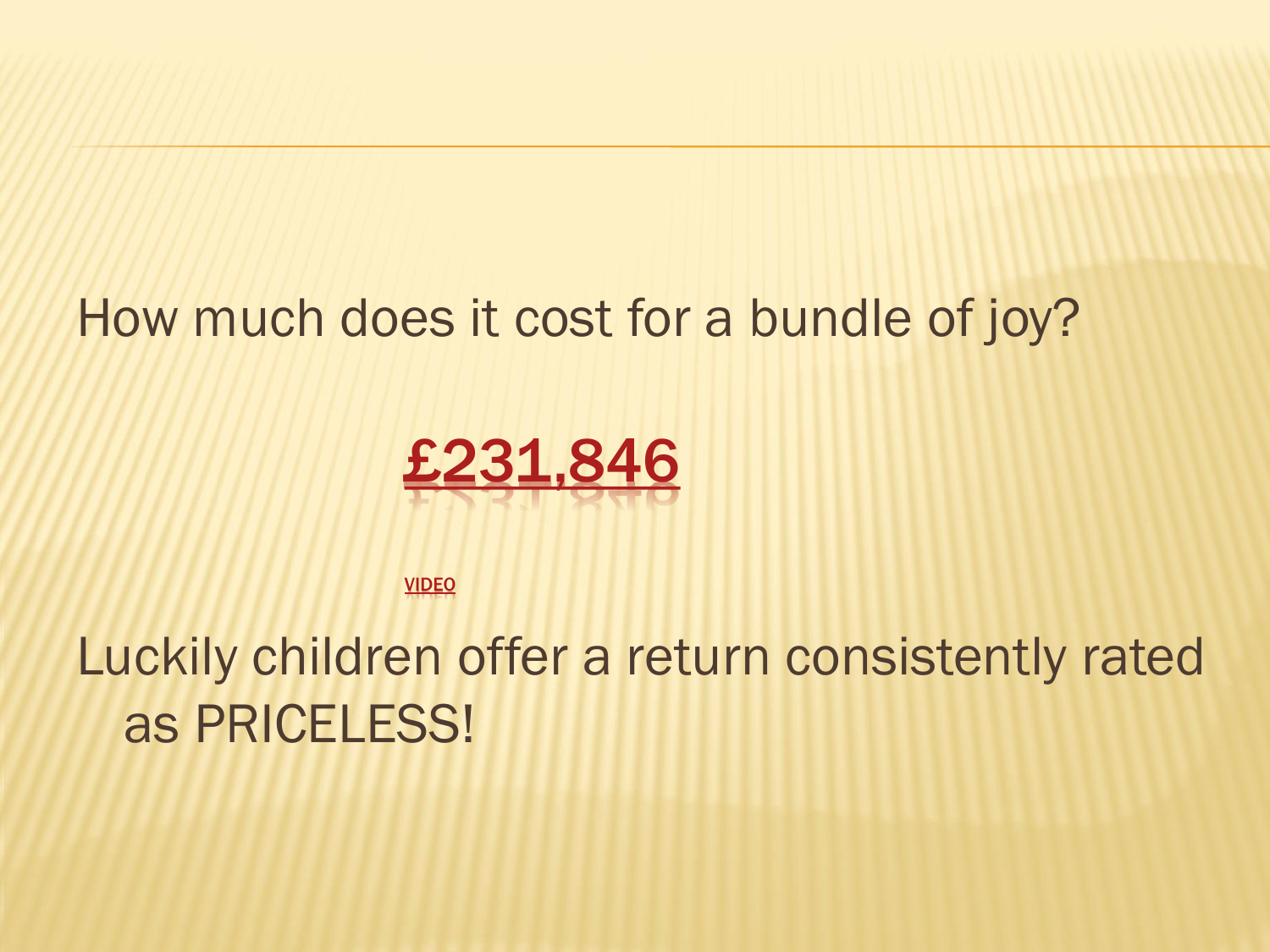#### 1/2

 SON: "Daddy, may I ask you a question?" DAD: "Yeah sure, what is it?" SON: "Daddy, how much do you make an hour?" DAD: "That's really none of your business. Why do you ask?" SON: "I just want to know. Please tell me, how much do you make an hour?" DAD: "If you must know, I make £100 an hour." SON: "Oh. (With his head down). SON: "Daddy, can I please borrow £50?" DAD: "REALLY?! If you're asking to borrow money for some silly toy or game, you can just march yourself straight to your room to think about why you're being so selfish. I work hard everyday to provide for this family, and this is the thanks I get?"

- **\*** The little boy went quietly to his room and shut the door.
- The dad sat down and started getting even angrier about his son's questions. "How dare he ask question like that just to get some money?" he stewed.
- After an hour, the dad calmed down, and started to think: "Maybe there was something he really needed the £50 for? He doesn't ask for money often..."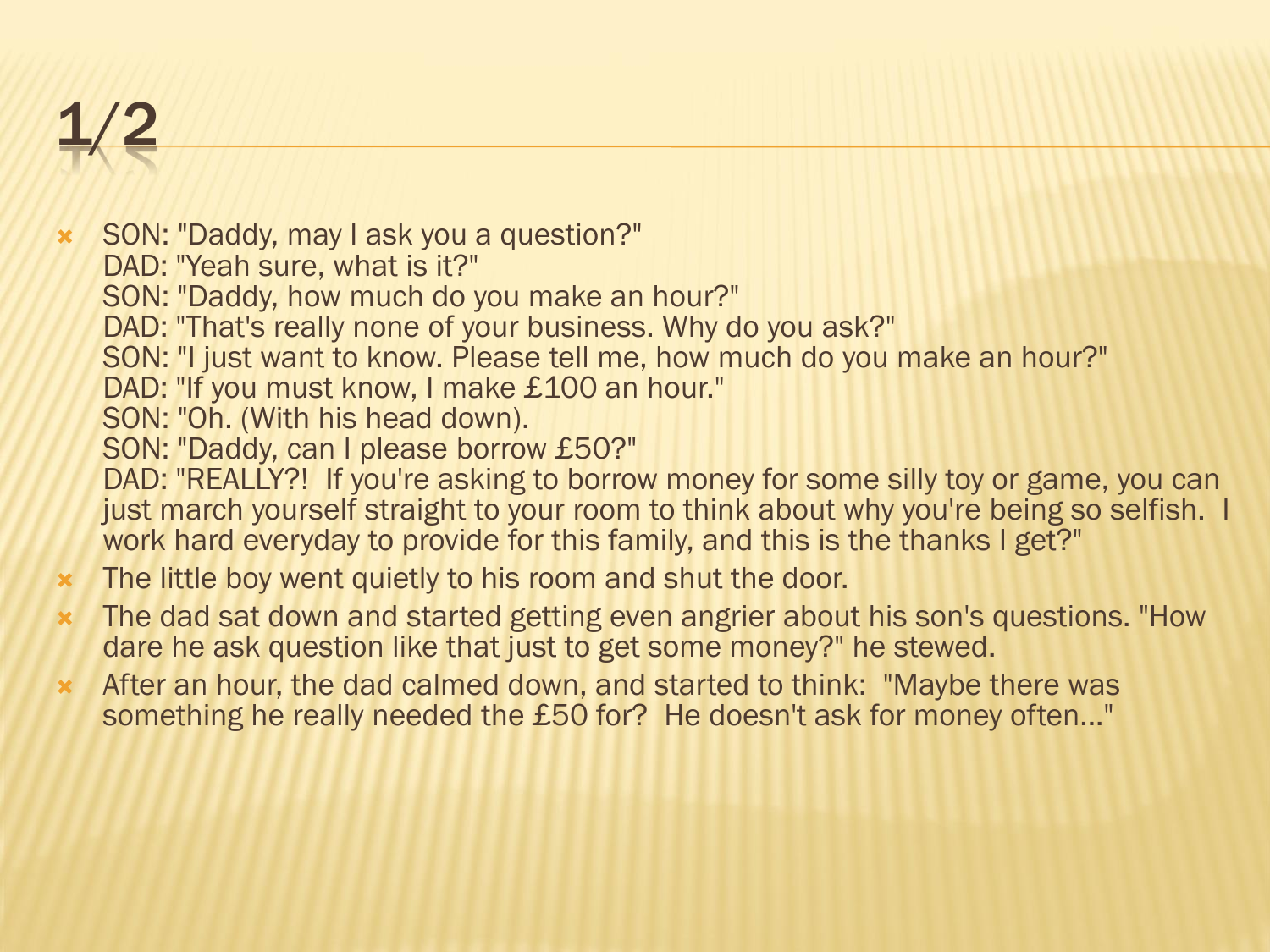#### 2/2

- **x** So, the dad went to his son's door and opened it.
- DAD: "Are you asleep, son?" SON: "No daddy, I'm awake". DAD: "I've been thinking, and maybe I was too hard on you earlier. It's been a long day and I took out my aggravation on you. Here's the £50 you asked for."
- **\*** The little boy sat straight up, smiling. SON: "Oh, thank you daddy!"
- \* Then, reaching under his pillow, the boy pulled out some crumpled-up dollar bills. When the dad saw the boy already had money, he started getting angry again as the little boy slowly counted out his money and looked up at his father.
- DAD: "Why do you want more money if you already have some?" SON: "Because I didn't have enough, but now I do. Daddy, I have £100 now. Can I buy an hour of your time? Please come home early tomorrow. I would like to have dinner with you."
- **\*** The father was crushed. He put his arms around his little son, and begged for his forgiveness through a stream of tears.
- \* Just a reminder to all who are work so hard in life to not let time slip through our fingers without dedicating special time with those who matter most.
- **\*** If we die tomorrow, the company we may work for could replace us in a matter of days.... but, loved ones we leave behind will feel the loss for the rest of their lives, having only precious memories to hold.
- $\star$  Always remember to give your children Quality Time  $\odot$